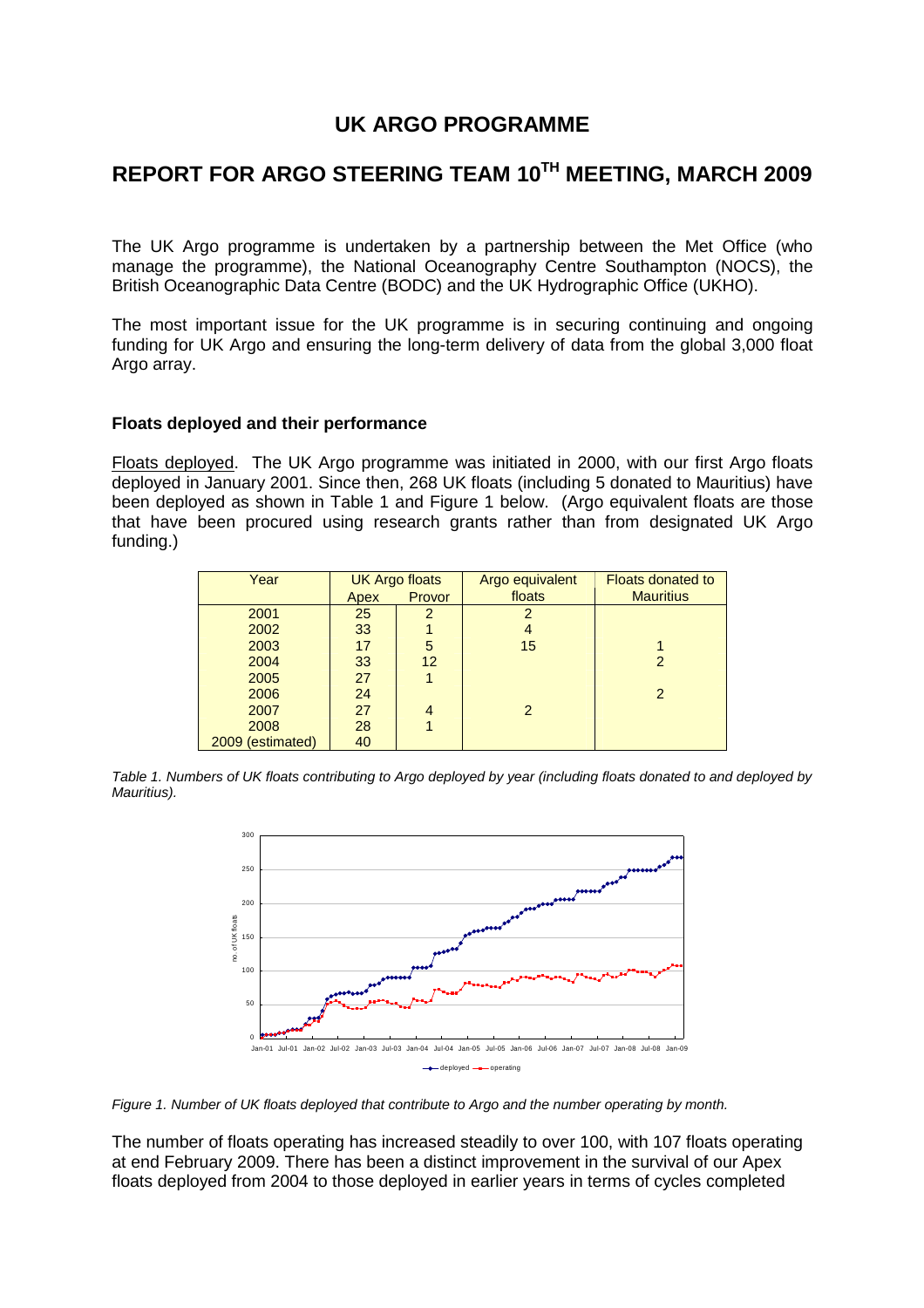(normalised to 2,000m for floats that make shallower profiles or only profile to 2,000m intermittently, with invalid cycles due to pressure transducer failure discounted and deployment failures omitted). Only 30-40% of floats deployed before 2004 made more than 100 cycles, although our longest-living float (from 2002) reached 185 cycles before expiring. However, for floats deployed in 2004 and 2005 around 70% and 75% exceeded the 100 cycle mark. For floats deployed in 2006 81% have exceeded 50 cycles, and in 2007 79% have exceeded 40 cycles.

Similarly for the Provor floats the survivability of the floats deployed after 2004 has been much better than those deployed in 2001 and 2002.

Hence despite the reduced number of floats deployed from 2005 the number of operating floats has continued to increase.

Float enhancements. In 2007 and 2008 a number of floats were fitted with lithium batteries, 14 in each year of which 23 are presently operating. One failed on deployment, one after 3 profiles and one after 29 cycles (suspected due to a slow water leak). The other 2 early failures were most likely due to damage from Antarctic ice. All Southern Ocean floats now considered at risk of ice are now specified with ice-avoidance capability. So far 8 floats with ice-avoidance have been deployed (in 2007 and 2008) and all are presently operating.

In 2008 two Apex floats with near surface temperature measurement capability (unpumped measurements) have been deployed and these have shown the ability to record near surface thermal structure (examples shown below) and are being evaluated by the Hadley Centre for climate application, these additional data are not as yet being distributed to GTS. (See poster for Argo Science Workshop.)



*Figure 2. Examples of near surface data collected from Apex floats with near surface temperature recording, from the first 2 profiles from floats 1901072 (top) and 1901073 (bottom).* 

Technical/engineering web-site. We have established a partnership with CSIRO, Australia to develop an engineering web-site for UK and Australian Apex floats (see http://www.cmar.csiro.au/argo/tech/) enabling the performance of deployed UK (and Australian) Apex floats to be monitored and assisting failure cause diagnosis.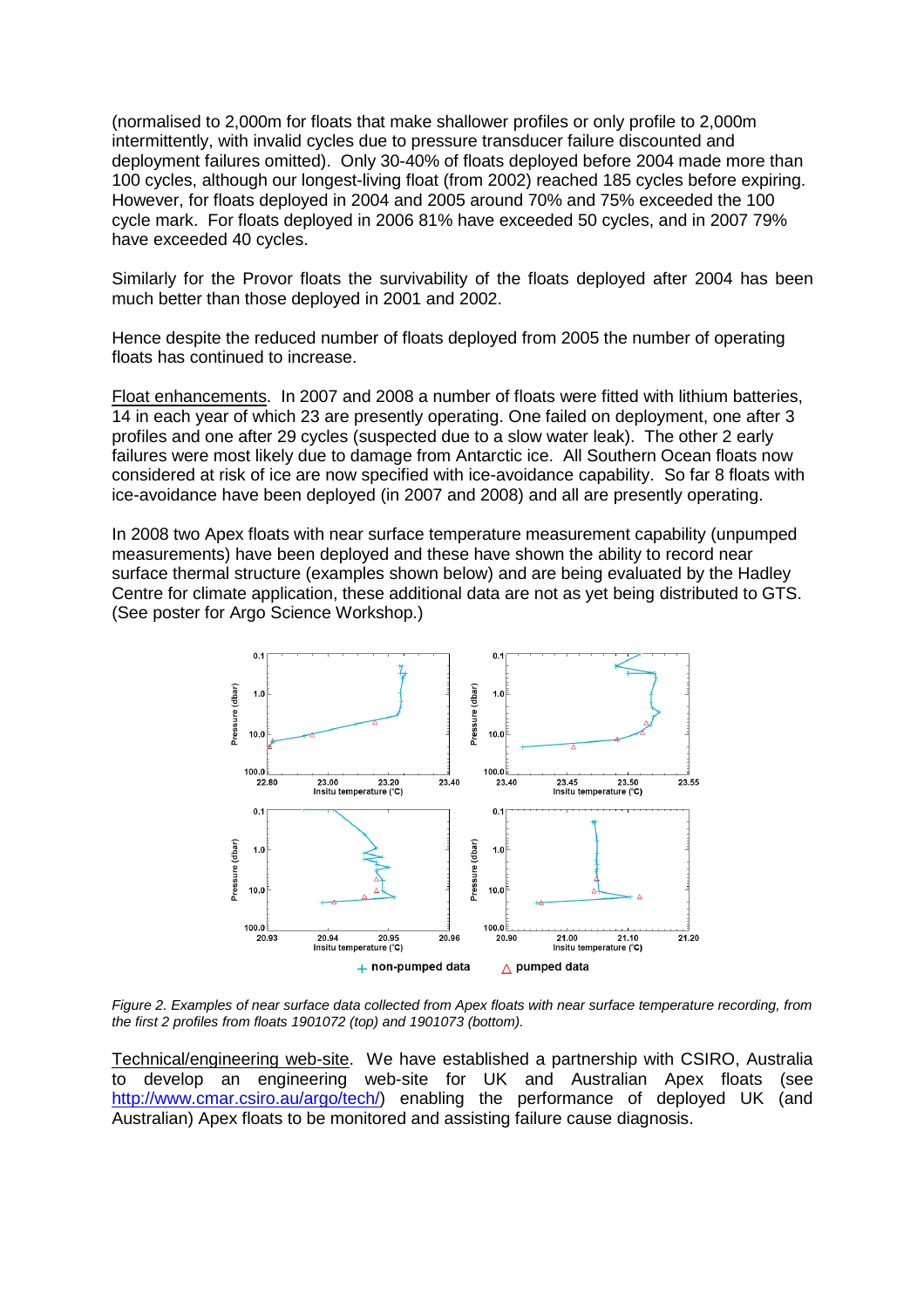# **Deployment plans for 2009**

As at early February 2009, we have 16 deployments scheduled and hope to make around 40 deployments during the year, as shown in Table 2 (below).

| Floats scheduled for deployment (16)                                                |                                                    |  |  |  |
|-------------------------------------------------------------------------------------|----------------------------------------------------|--|--|--|
| <b>South Atlantic</b>                                                               | 16 Apex along 26S section to be deployed from RRA  |  |  |  |
|                                                                                     | James Cook during March/April (4 with near surface |  |  |  |
|                                                                                     | temperature capability)                            |  |  |  |
|                                                                                     |                                                    |  |  |  |
| Floats planned for deployment (13)                                                  |                                                    |  |  |  |
| 4 Apex for south-east Atlantic (plan to deploy from SA Agulhas in September)        |                                                    |  |  |  |
| 3 Apex for South Atlantic (~15S, 25W) during Atlantic Meridional Transect (Oct/Nov) |                                                    |  |  |  |
| 6 Apex for Southern Ocean (Drake Passage section, Nov/Dec) (2 with ice-avoidance)   |                                                    |  |  |  |
|                                                                                     |                                                    |  |  |  |
| Floats with deployments still to be planned (20)                                    |                                                    |  |  |  |
| 9 Apex for north-east Atlantic (Iceland Basin/Rockall Trough)                       |                                                    |  |  |  |
| 2 Apex for north-east Atlantic (26N) (with near surface temperature capability)     |                                                    |  |  |  |
| 1 Apex for Arabian Sea                                                              |                                                    |  |  |  |
| 4 Apex for Somali Basin                                                             |                                                    |  |  |  |
| 4 Apex for South Indian Ocean (~30S)                                                |                                                    |  |  |  |

*Table 2. Floats deployed and available for deployment in 2009.* 

#### **Data management**

Real-time. The UK Argo Data Centre, established at BODC, processes all our float data. An automatic system processes the data in real-time and generates the profile data in WMO TESAC and BUFR and Argo netCDF formats. The TESAC/BUFR messages are relayed to GTS via the Met Office (EGRR). Almost 100% of GTS messages are available within 24h. Occasional disruptions happen due to email server failures and server problems. Data in netCDF format are also sent (by FTP) to the two GDACs. The real-time processing system operates every 12 hours and delivers data twice daily. The data are also available from the UK Argo Data Centre web-site via an interactive map interface. In addition the technical files are updated once a week and these files are used by CSIRO Marine to populate the technical web-site.

Delayed-mode. Delayed-mode processing is carried out by BODC with support from the UKHO. A new member of staff began work on delayed mode QC (25% of his time) at the start of the year. Much of the work in 2008 has been working on identifying and correcting pressure sensor issues with our Argo floats. A total of 5,688 delayed-mode profiles have now been submitted, this is about 27% of all our profiles eligible for delayed mode qc (i.e. excluding floats that have been operating for less than 18 months). The UKHO are taking the lead on processing the Arabian Sea floats (~2,000 profiles).

Southern Ocean. We work with 3 other organizations to operate a Southern Ocean Argo Regional Centre (SOARC), and to cover the entire Southern Ocean - BODC (Atlantic Ocean Sector), CSIRO ('Australian' sector), JAMSTEC (Pacific Ocean Sector) and the University of Washington (Indian Ocean Sector). BODC hosts the main SOARC data and information web pages. These pages contain an animation of the Met Office Forecast Ocean Assimilation Model (FOAM) outputs (potential temperature, salinity and velocity at 5m and around 1,000m depth) and an interactive map giving information on last known positions, deployment positions and direct links to both GDACs ftp sites.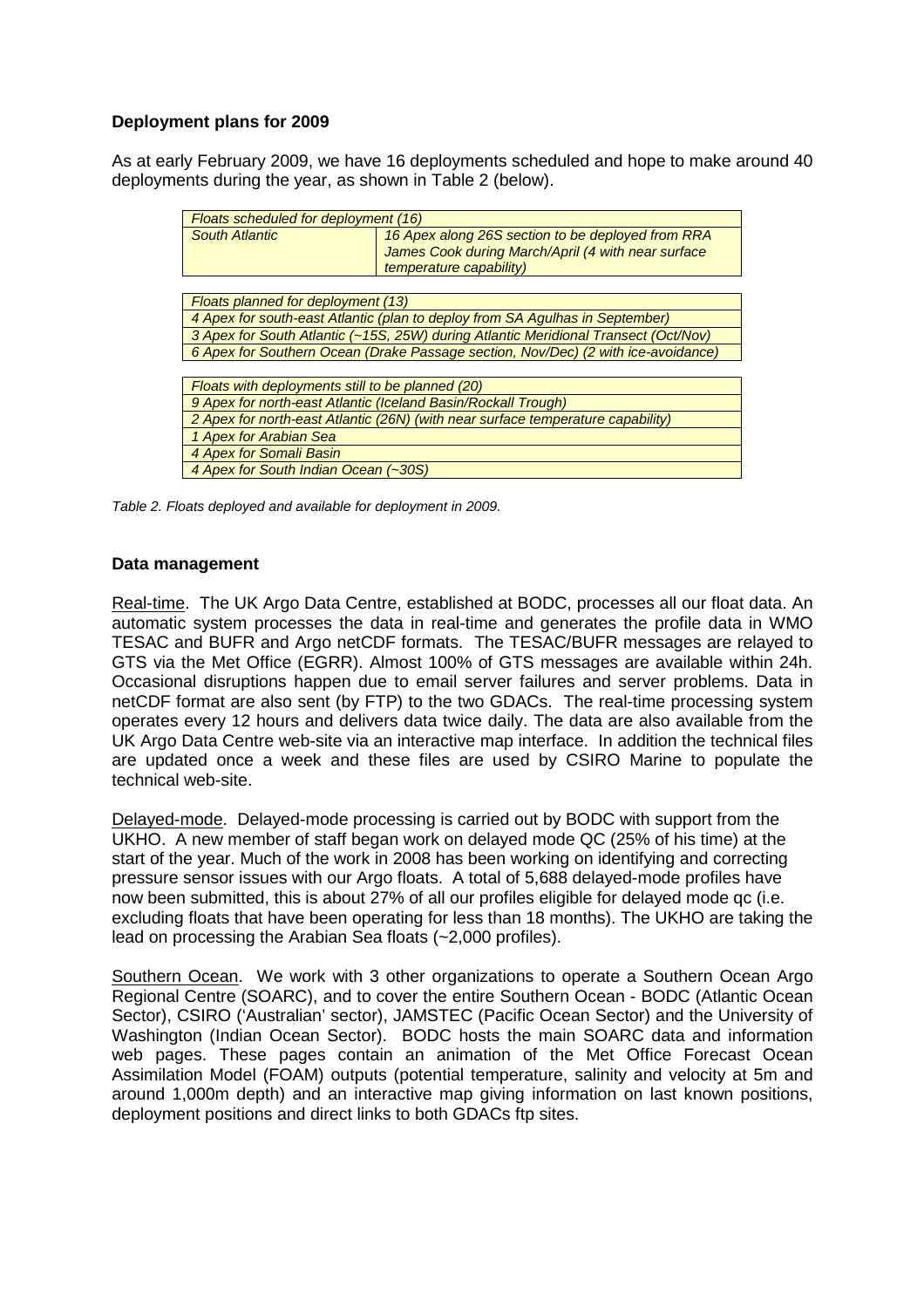# **Operational and scientific use of Argo data**

Operational ocean forecasting. All Argo data (alongside other in-situ and remotely sensed ocean data) are routinely assimilated into the FOAM operational ocean forecasting system run by the National Centre for Ocean Forecasting (NCOF). The FOAM predictions are used by the Royal Navy and also provide forcing for high resolution models of the north-west European shelf-seas. Experiments have shown that Argo data has a significant positive impact; without Argo data temperature errors are up to 40% larger and salinity errors near the surface are over twice as large, even when all other in situ data sources are assimilated. During 2008 a new version FOAM-NEMO, based on the European NEMO (Nucleus for European Modelling of the Ocean) has been developed and will be used for further assessments of the impact of Argo (and altimeter) data. This work is being carried out as part of our input to GODAE.

Seasonal to decadal prediction. Seasonal forecasts provide long-range warning of weather conditions, both for the UK and for developing countries (e.g. forecasts for drought conditions in the Sahel, East African rainfall). They are based on both statistical techniques and coupled ocean-atmosphere models. Argo data are used in the GloSea (Global Seasonal) coupled model run for seasonal forecasting. Although initialising the model with Argo data improves the accuracy of its predictions of surface temperature, the models are not presently any more accurate than the statistical techniques as they are still experimental and this is an area of continuing research and development.

The Hadley Centre DePreSys (Decadal Prediction System) is being developed for climate predictions on decadal timescales. Idealised model experiments have demonstrated that observations of temperature and salinity in the upper 2,000m, as potentially provided by Argo, are sufficient to enable skilful predictions of the Atlantic Meridional Ocean Circulation on decadal timescales. Furthermore, additional observations below 2,000m increase the overall skill, especially at longer lead times. Model experiments have also shown that predictions of upper ocean temperatures from March 2007 to August 2008 are more accurate when the model is initialised with the full Argo array than when it is initialised with sub-sampled observations typical of historical periods.

Climate monitoring and prediction. The Hadley Centre HadGOA dataset is a new ocean analysis of historical temperature and salinity. Variables are on a 2-degree grid and computed on number of fixed isotherms and fixed depths at monthly resolution. The data is available for scientific research at http://hadobs.org. The HadGOA analyses will soon include near real-time updates using Argo data.

Ocean science. Argo data are also being used for various scientific studies within the NERC and University community. This includes many scientists from beyond the UK Argo community. The UK Argo Users' Group has provided a forum for engagement between these scientists and the UK Argo programme, and this activity is now being taken forward in the context of a European Argo Users Group under the Euro-Argo project.

### **Funding**

UK Argo is funded by the Department for Energy and Climate Change (DECC) (previously from the Department for Environment Food and Rural Affairs – Defra), the Ministry of Defence (MoD) and the Natural Environment Research Council (NERC).

NERC funding is agreed to March 2012 through the Oceans2025 programme, with the expectation that it will continue after this time. This covers effort at NOCS and BODC on data processing and science leadership (but is not presently at a level sufficient to cover all